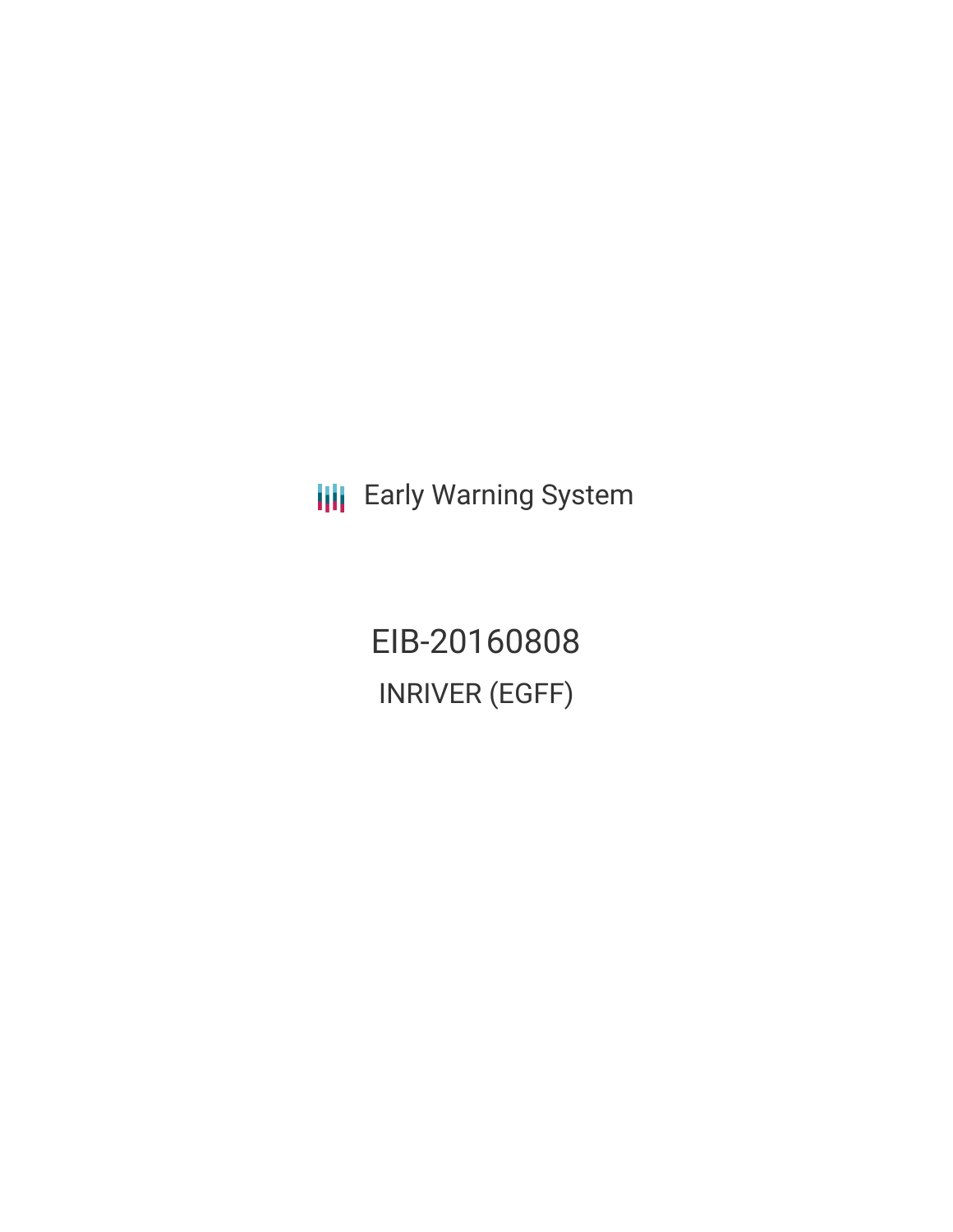

| <b>Countries</b>               | Sweden                         |
|--------------------------------|--------------------------------|
| <b>Financial Institutions</b>  | European Investment Bank (EIB) |
| <b>Status</b>                  | Proposed                       |
| <b>Bank Risk Rating</b>        | U                              |
| <b>Borrower</b>                | inRiver AB                     |
| <b>Sectors</b>                 | Industry and Trade             |
| <b>Investment Amount (USD)</b> | $$10.66$ million               |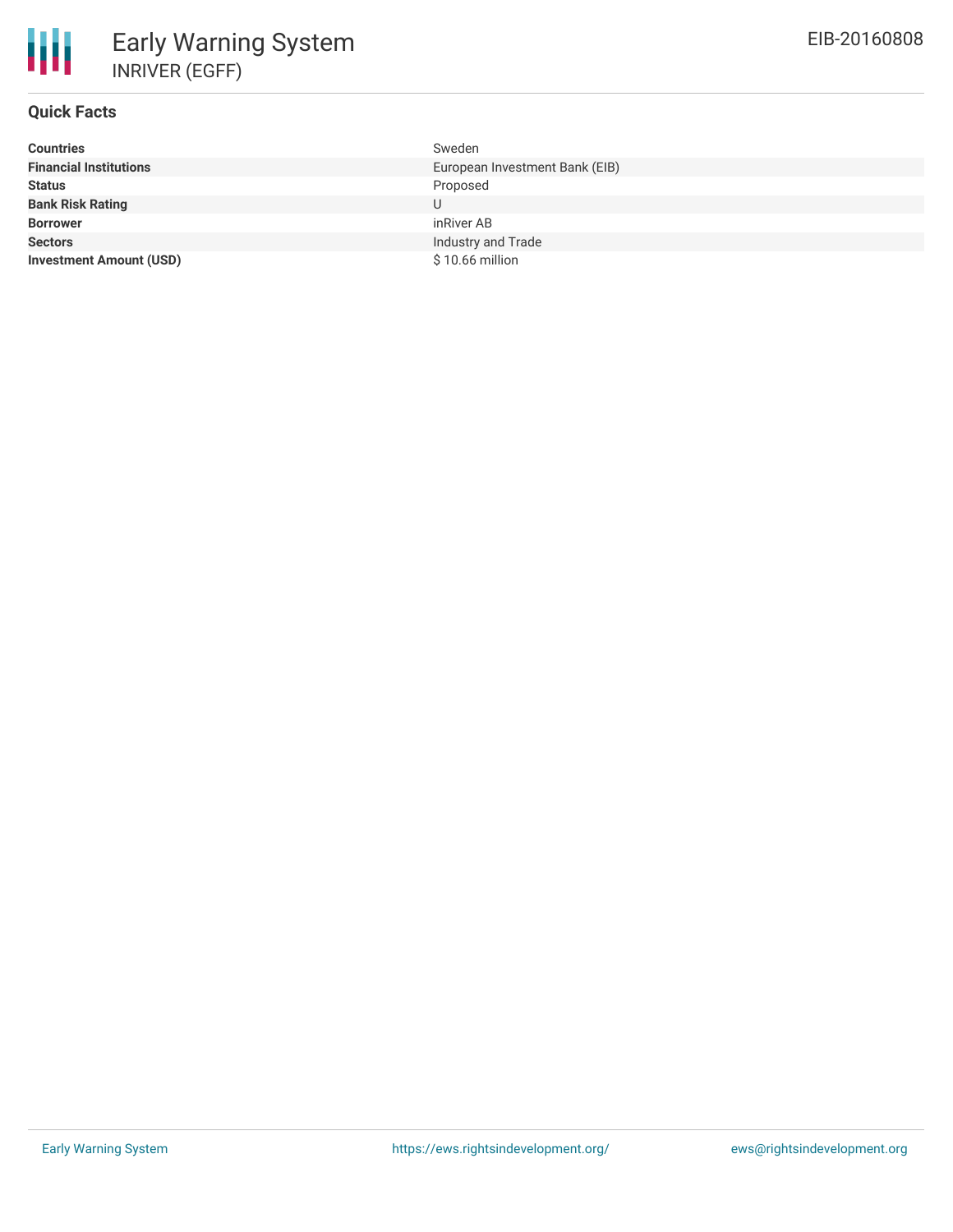

## **Project Description**

The project that the Bank would finance addresses the transformation of the promoter's business towards a software as a service (SaaS) model through the development of REST API to adapt to cloud based services; use of stateless servers, multitenant offerings; automated billing systems; machine-learning solutions; pre-built industry models; improved management views and advanced analytics.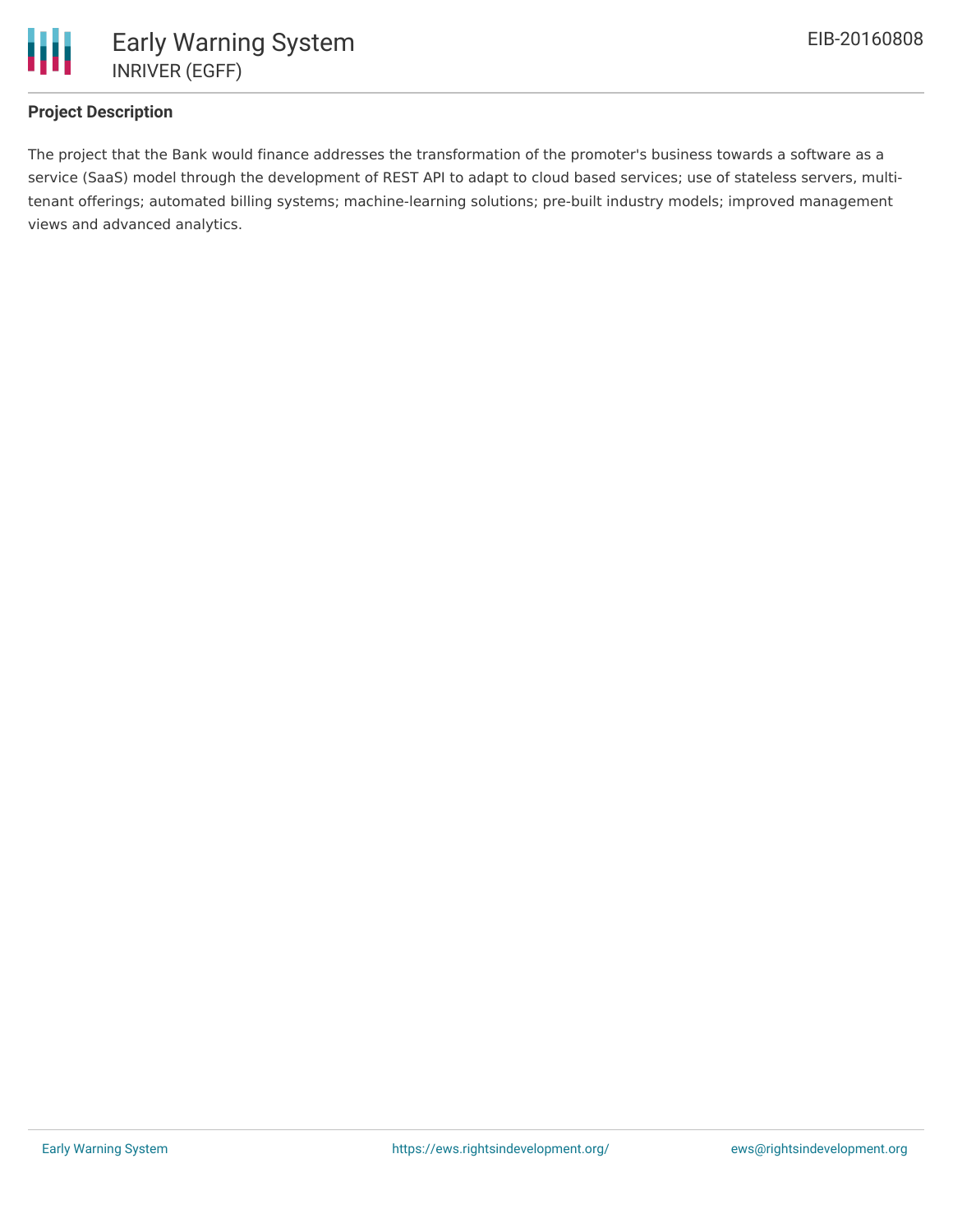## **Investment Description**

European Investment Bank (EIB)